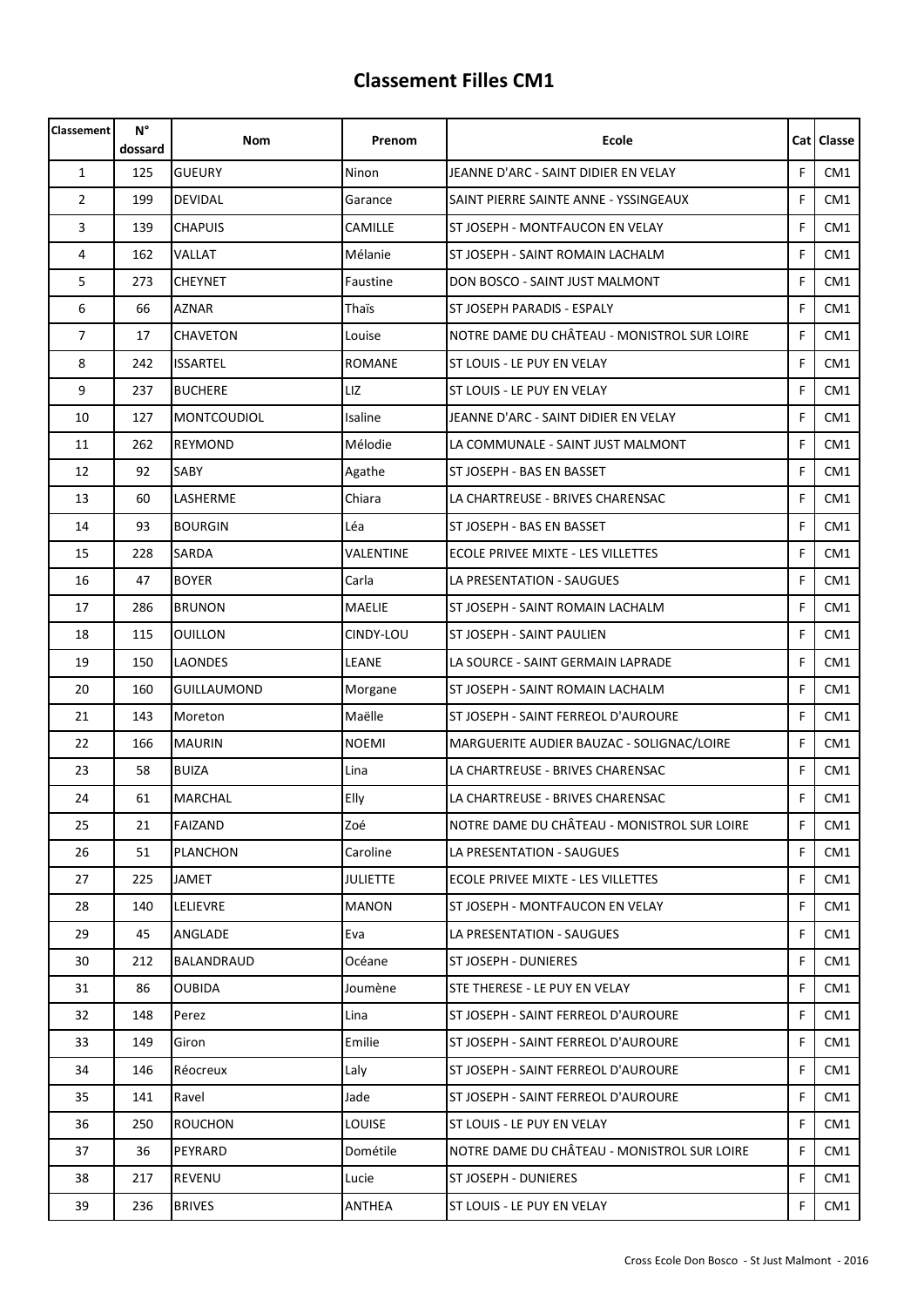| 40 | 77  | LUREL            | Eliséa        | ST JOSEPH - RAUCOULES                       | F | CM <sub>1</sub> |
|----|-----|------------------|---------------|---------------------------------------------|---|-----------------|
| 41 | 233 | <b>MARCON</b>    | Ly-Lou        | ST JOSEPH - SAINT BONNET LE FROID           | F | CM <sub>1</sub> |
| 42 | 104 | <b>VACHER</b>    | Clara         | IST JOSEPH - BEAUZAC                        | F | CM <sub>1</sub> |
| 43 | 142 | Fayol            | Clémentine    | ST JOSEPH - SAINT FERREOL D'AUROURE         | F | CM <sub>1</sub> |
| 44 | 240 | EHRHARDT         | <b>MARINE</b> | ST LOUIS - LE PUY EN VELAY                  | F | CM <sub>1</sub> |
| 45 | 10  | <b>ALLOIX</b>    | Lucie         | NOTRE DAME DU CHÂTEAU - MONISTROL SUR LOIRE | F | CM <sub>1</sub> |
| 46 | 176 | <b>FOURNEL</b>   | JULIANE       | ISAINT MARTIN - TENCE                       | F | CM <sub>1</sub> |
| 47 | 49  | LAURENT-MONPLOT  | Morane        | LA PRESENTATION - SAUGUES                   | F | CM <sub>1</sub> |
| 48 | 279 | <b>VINSON</b>    | Jade          | DON BOSCO - SAINT JUST MALMONT              | F | CM <sub>1</sub> |
| 49 | 53  | <b>THEOPHILE</b> | Sarah         | LA PRESENTATION - SAUGUES                   | F | CM <sub>1</sub> |

| <b>Classement</b> | N°<br>dossard | Nom              | Prenom           | Ecole                                     |   | Cat   Classe    |
|-------------------|---------------|------------------|------------------|-------------------------------------------|---|-----------------|
| 50                | 270           | <b>BOUTEYRE</b>  | Justine          | DON BOSCO - SAINT JUST MALMONT            | F | CM <sub>1</sub> |
| 51                | 89            | <b>CHABRIER</b>  | <b>THAIS</b>     | ST JOSEPH - VERGEZAC                      | F | CM1             |
| 52                | 253           | <b>BERSOT</b>    | <b>PAULINE</b>   | ST LOUIS - LE PUY EN VELAY                | F | CM <sub>1</sub> |
| 53                | 157           | Mourier          | Jeanne           | ST JOSEPH - SAINT PAL DE MONS             | F | CM <sub>1</sub> |
| 54                | 201           | GIRAUDON         | Alexandra        | SAINT PIERRE SAINTE ANNE - YSSINGEAUX     | F | CM <sub>1</sub> |
| 55                | 79            | PAILLET          | Lola             | ST JOSEPH - RAUCOULES                     | F | CM1             |
| 56                | 212           | BALANDRAUD       | Océane           | ST JOSEPH - DUNIERES                      | F | CM <sub>1</sub> |
| 57                | 167           | REYMOND          | JULIE            | SACRE CŒUR - SAINT MAURICE DE LIGNON      | F | CM <sub>1</sub> |
| 58                | 130           | <b>SCALLIET</b>  | Pauline          | JEANNE D'ARC - SAINT DIDIER EN VELAY      | F | CM1             |
| 59                | 147           | Roure            | Maylis           | ST JOSEPH - SAINT FERREOL D'AUROURE       | F | CM <sub>1</sub> |
| 60                | 204           | <b>MARGERIT</b>  | Emma             | SAINT PIERRE SAINTE ANNE - YSSINGEAUX     | F | CM1             |
| 61                | 223           | <b>FERRIOL</b>   | ADELE            | ECOLE PRIVEE MIXTE - LES VILLETTES        | F | CM1             |
| 62                | 192           | CHALENDAR        | Elona            | SAINT PIERRE SAINTE ANNE - YSSINGEAUX     | F | CM1             |
| 63                | 76            | DE GLO DE BESSES | Ninon            | ST JOSEPH - RAUCOULES                     | F | CM <sub>1</sub> |
| 64                | 219           | <b>MARCON</b>    | Juliette         | ST JOSEPH - LA SEAUVE SUR SEMENE          | F | CM <sub>1</sub> |
| 65                | 120           | <b>FAURE</b>     | Lola             | JEANNE D'ARC - SAINT DIDIER EN VELAY      | F | CM <sub>1</sub> |
| 66                | 171           | <b>OUILLON</b>   | RACHEL           | SACRE CŒUR - SAINT MAURICE DE LIGNON      | F | CM1             |
| 67                | 91            | <b>BONNARD</b>   | Romane           | ST JOSEPH - BAS EN BASSET                 | F | CM <sub>1</sub> |
| 68                | 165           | GARNIER          | LOUANE           | MARGUERITE AUDIER BAUZAC - SOLIGNAC/LOIRE | F | CM1             |
| 69                | 153           | Bernardo         | Ambre            | ST JOSEPH - SAINT PAL DE MONS             | F | CM1             |
| 70                | 154           | <b>Bouchet</b>   | Noémie           | ST JOSEPH - SAINT PAL DE MONS             | F | CM1             |
| 71                | 55            | <b>BELLUT</b>    | Nina             | LA CHARTREUSE - BRIVES CHARENSAC          | F | CM1             |
| 72                | 278           | <b>TARDY</b>     | Alexia           | DON BOSCO - SAINT JUST MALMONT            | F | CM1             |
| 73                | 254           | DE LESTOILE      | <b>PRISCILLE</b> | ST LOUIS - LE PUY EN VELAY                | F | CM1             |
| 74                | 259           | VIALLE           | ALBANE           | ST LOUIS - LE PUY EN VELAY                | F | CM1             |
| 75                | 173           | CHALLAL          | OCÉANE           | SAINT MARTIN - TENCE                      | F | CM1             |
| 76                | 136           | PINHEIRO         | Margot           | NOTRE DAME LES ARCS-EN-CIEL - LANTRIAC    | F | CM1             |
| 77                | 159           | <b>FERLAY</b>    | Clémence         | ST JOSEPH - SAINT ROMAIN LACHALM          | F | CM1             |
| 78                | 119           | <b>CONVERS</b>   | Maïa             | JEANNE D'ARC - SAINT DIDIER EN VELAY      | F | CM1             |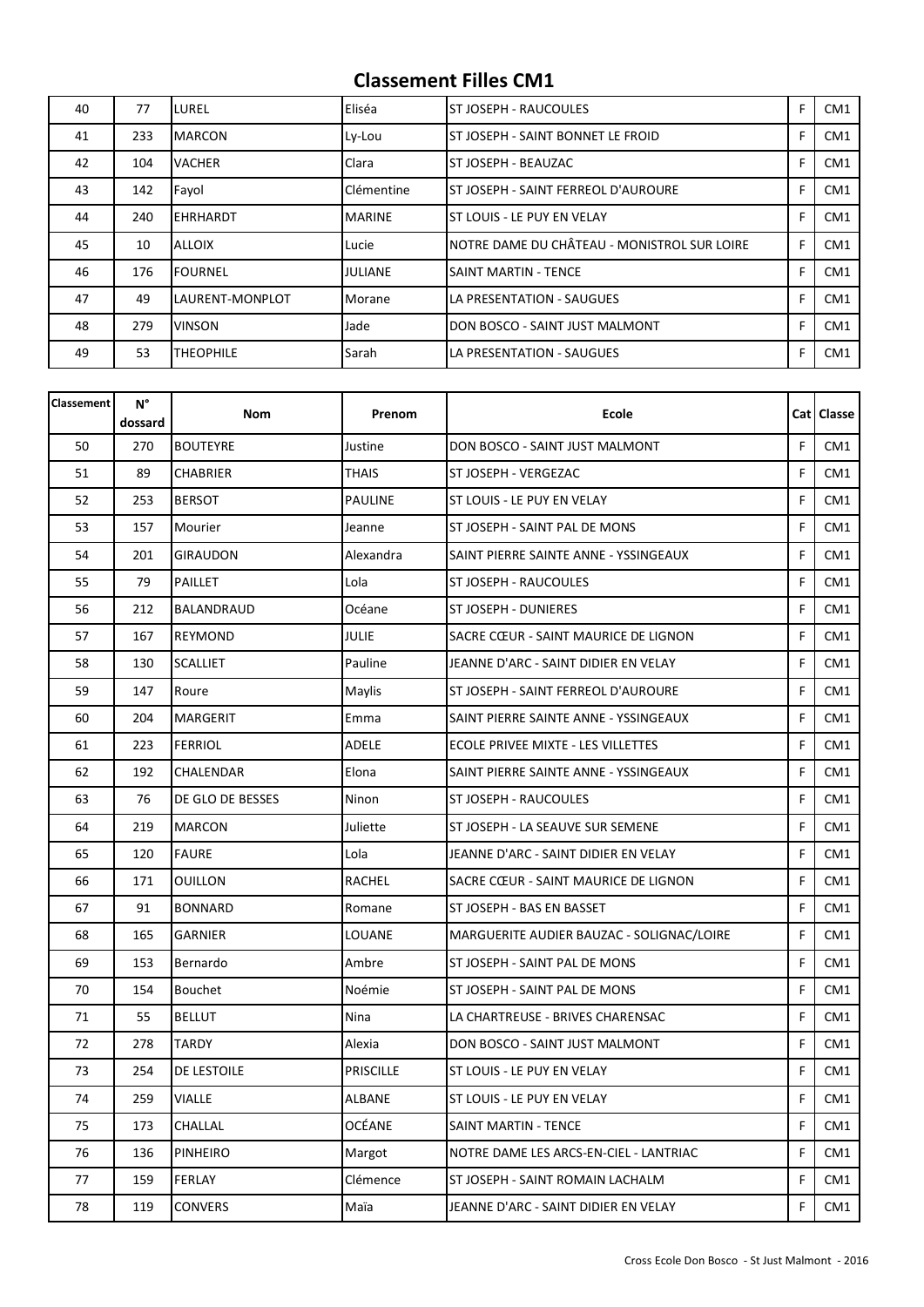| 79 | 73  | <b>BOUCHET</b>   | Margaux        | <b>ST JOSEPH - RAUCOULES</b>                | F | CM <sub>1</sub> |
|----|-----|------------------|----------------|---------------------------------------------|---|-----------------|
| 80 | 80  | <b>PAILLET</b>   | Romane         | <b>ST JOSEPH - RAUCOULES</b>                | F | CM1             |
| 81 | 193 | <b>CHALLET</b>   | Romane         | SAINT PIERRE SAINTE ANNE - YSSINGEAUX       | F | CM1             |
| 82 | 206 | RAMEL            | Clémence       | SAINT PIERRE SAINTE ANNE - YSSINGEAUX       | F | CM1             |
| 83 | 256 | <b>LECLERC</b>   | <b>CLHOE</b>   | ST LOUIS - LE PUY EN VELAY                  | F | CM <sub>1</sub> |
| 84 | 28  | JANUEL           | Hortense       | NOTRE DAME DU CHÂTEAU - MONISTROL SUR LOIRE | F | CM <sub>1</sub> |
| 85 | 57  | <b>BERTHUCAT</b> | Lucie          | LA CHARTREUSE - BRIVES CHARENSAC            | F | CM <sub>1</sub> |
| 86 | 229 | <b>Bruchet</b>   | <b>Brenda</b>  | ST DOMINIQUE - LE MONASTIER SUR GAZEILLE    | F | CM1             |
| 87 | 50  | <b>MOUCHET</b>   | Anna           | LA PRESENTATION - SAUGUES                   | F | CM <sub>1</sub> |
| 88 | 152 | <b>ROUX</b>      | AMELIE         | LA SOURCE - SAINT GERMAIN LAPRADE           | F | CM1             |
| 89 | 227 | LAVIAL           | <b>MAYA</b>    | ECOLE PRIVEE MIXTE - LES VILLETTES          | F | CM1             |
| 90 | 208 | <b>TITAUT</b>    | Jade           | SAINT PIERRE SAINTE ANNE - YSSINGEAUX       | F | CM <sub>1</sub> |
| 91 | 246 | <b>PEYRON</b>    | <b>LOIS</b>    | <b>ST LOUIS - LE PUY EN VELAY</b>           | F | CM <sub>1</sub> |
| 92 | 272 | <b>CHERVIER</b>  | Léana          | DON BOSCO - SAINT JUST MALMONT              | F | CM <sub>1</sub> |
| 93 | 71  | PARAPAGLIA       | Océane         | <b>ST JOSEPH PARADIS - ESPALY</b>           | F | CM <sub>1</sub> |
| 94 | 260 | <b>FRANCHINI</b> | Linsay         | LA COMMUNALE - SAINT JUST MALMONT           | F | CM1             |
| 95 | 151 | <b>MASSON</b>    | <b>JUSTINE</b> | LA SOURCE - SAINT GERMAIN LAPRADE           | F | CM <sub>1</sub> |
| 96 | 101 | <b>DUGAT</b>     | Camille        | ST JOSEPH - BEAUZAC                         | F | CM1             |
| 97 | 105 | <b>ZIELIK</b>    | Lucie          | ST JOSEPH - BEAUZAC                         | F | CM <sub>1</sub> |
| 98 | 102 | <b>MOULEYRE</b>  | Emie           | ST JOSEPH - BEAUZAC                         | F | CM1             |

| <b>Classement</b> | $N^{\circ}$<br>dossard | <b>Nom</b>      | Prenom         | <b>Ecole</b>                                |   | Cat   Classe    |
|-------------------|------------------------|-----------------|----------------|---------------------------------------------|---|-----------------|
| 99                | 161                    | <b>RIOS</b>     | Marianne       | ST JOSEPH - SAINT ROMAIN LACHALM            | F | CM <sub>1</sub> |
| 100               | 44                     | VIALLARD        | Clara          | NOTRE DAME DU CHÂTEAU - MONISTROL SUR LOIRE | F | CM1             |
| 101               | 145                    | Soubeyrand      | Faustine       | ST JOSEPH - SAINT FERREOL D'AUROURE         | F | CM <sub>1</sub> |
| 102               | 9                      | <b>PORTE</b>    | Allyson        | ST REGIS - LAPTE                            | F | CM <sub>1</sub> |
| 103               | 231                    | Gagne           | Laura          | ST DOMINIQUE - LE MONASTIER SUR GAZEILLE    | F | CM1             |
| 104               | 3                      | CHAZELET        | <b>Naïs</b>    | <b>ST REGIS - LAPTE</b>                     | F | CM1             |
| 105               | 8                      | <b>MOULIN</b>   | Nina           | <b>ST REGIS - LAPTE</b>                     | F | CM1             |
| 106               | 111                    | PETIT           | Emilie         | ST JOSEPH - CRAPONNE                        | F | CM1             |
| 107               | 281                    | <b>BACO</b>     | <b>MOUNAYA</b> | ST FLORY - LE PUY EN VELAY                  | F | CM1             |
| 108               | 118                    | CHANAL          | Célia          | JEANNE D'ARC - SAINT DIDIER EN VELAY        | F | CM1             |
| 109               | 4                      | <b>COURT</b>    | Rose           | <b>ST REGIS - LAPTE</b>                     | F | CM1             |
| 110               | 164                    | <b>TURINAY</b>  | Leeloo         | ST JOSEPH - SAINT VICTOR MALESCOURS         | F | CM1             |
| 111               | 41                     | <b>SCHAER</b>   | Louane         | NOTRE DAME DU CHÂTEAU - MONISTROL SUR LOIRE | F | CM1             |
| 112               | 197                    | <b>DECHELLE</b> | Margot         | SAINT PIERRE SAINTE ANNE - YSSINGEAUX       | F | CM <sub>1</sub> |
| 113               | 74                     | <b>CHAUSSE</b>  | Manon          | ST JOSEPH - RAUCOULES                       | F | CM1             |
| 114               | 284                    | <b>THEVENIN</b> | <b>INES</b>    | ST FLORY - LE PUY EN VELAY                  | F | CM1             |
| 115               | 181                    | <b>RANCON</b>   | <b>ISALINE</b> | <b>SAINT MARTIN - TENCE</b>                 | F | CM1             |
| 116               | 30                     | LARDON          | Candice        | NOTRE DAME DU CHÂTEAU - MONISTROL SUR LOIRE | F | CM1             |
| 117               | 11                     | <b>ATES</b>     | Ela Su         | NOTRE DAME DU CHÂTEAU - MONISTROL SUR LOIRE | F | CM1             |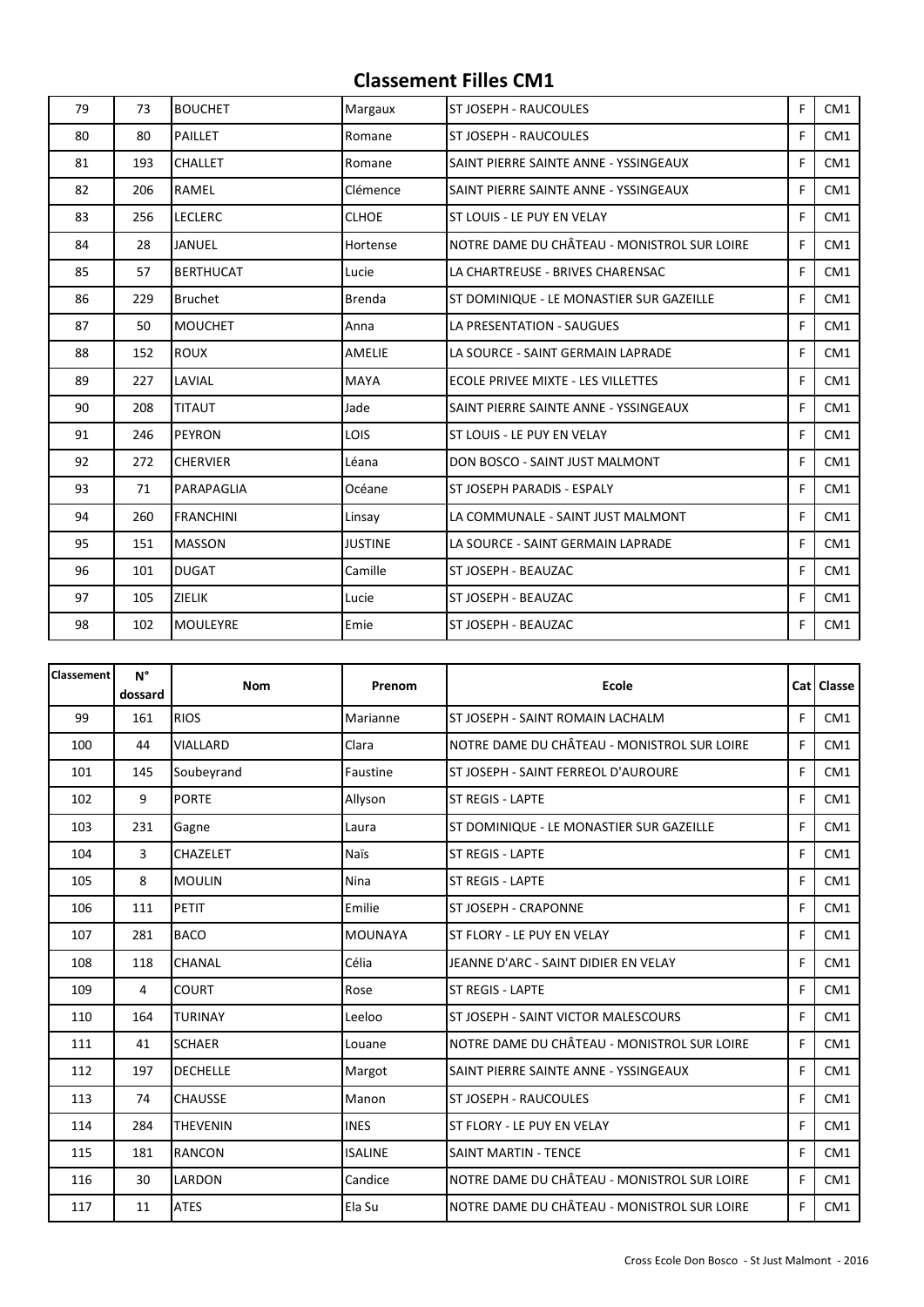| 118 | 5   | <b>CROUZET</b>       | Romane        | <b>ST REGIS - LAPTE</b>                     | F | CM1             |
|-----|-----|----------------------|---------------|---------------------------------------------|---|-----------------|
| 119 | 155 | Collard              | Justine       | ST JOSEPH - SAINT PAL DE MONS               | F | CM1             |
| 120 | 134 | <b>FOUREL</b>        | Léa           | NOTRE DAME LES ARCS-EN-CIEL - LANTRIAC      | F | CM1             |
| 121 | 131 | TARDY                | Marie         | JEANNE D'ARC - SAINT DIDIER EN VELAY        | F | CM1             |
| 122 | 19  | <b>DETAIS</b>        | Alexine       | NOTRE DAME DU CHÂTEAU - MONISTROL SUR LOIRE | F | CM <sub>1</sub> |
| 123 | 100 | <b>DEVAUX</b>        | Jade          | ST JOSEPH - BEAUZAC                         | F | CM1             |
| 124 | 252 | <b>WAUQUIEZ</b>      | LOUISE        | ST LOUIS - LE PUY EN VELAY                  | F | CM1             |
| 125 | 251 | <b>SCHALLER</b>      | <b>CHLOE</b>  | ST LOUIS - LE PUY EN VELAY                  | F | CM <sub>1</sub> |
| 126 | 72  | <b>BEAL</b>          | Perrine       | ST JOSEPH - RAUCOULES                       | F | CM1             |
| 127 | 75  | <b>CHAVET</b>        | Romane        | ST JOSEPH - RAUCOULES                       | F | CM1             |
| 128 | 63  | <b>ROMEAS</b>        | Flavie        | LA CHARTREUSE - BRIVES CHARENSAC            | F | CM1             |
| 129 | 54  | <b>BAYLOT-PERRIN</b> | Mathilde      | LA CHARTREUSE - BRIVES CHARENSAC            | F | CM1             |
| 130 | 133 | <b>DELABRE</b>       | <b>Nellie</b> | NOTRE DAME LES ARCS-EN-CIEL - LANTRIAC      | F | CM <sub>1</sub> |
| 131 | 135 | LYOTARD              | Andréa        | NOTRE DAME LES ARCS-EN-CIEL - LANTRIAC      | F | CM1             |
| 132 | 163 | <b>CHAUDIER</b>      | Adèle         | ST JOSEPH - SAINT VICTOR MALESCOURS         | F | CM <sub>1</sub> |
| 133 | 280 | <b>ALKHAJIEVA</b>    | RAMINA        | ST FLORY - LE PUY EN VELAY                  | F | CM1             |
| 134 | 239 | <b>DEBRAY</b>        | <b>LINE</b>   | ST LOUIS - LE PUY EN VELAY                  | F | CM1             |
| 135 | 261 | <b>GRAIL</b>         | Maëlle        | LA COMMUNALE - SAINT JUST MALMONT           | F | CM1             |
| 136 | 112 | <b>VITALE</b>        | Séréna        | ST JOSEPH - CRAPONNE                        | F | CM1             |
| 137 | 132 | <b>VILLETTE</b>      | Elise         | JEANNE D'ARC - SAINT DIDIER EN VELAY        | F | CM1             |
| 138 | 198 | <b>DEFOUR</b>        | Camille       | SAINT PIERRE SAINTE ANNE - YSSINGEAUX       | F | CM <sub>1</sub> |
| 139 | 121 | <b>FRACHON</b>       | Flavie        | JEANNE D'ARC - SAINT DIDIER EN VELAY        | F | CM1             |
| 140 | 124 | <b>GRIMAUD</b>       | Lilou         | JEANNE D'ARC - SAINT DIDIER EN VELAY        | F | CM1             |
| 141 | 95  | <b>CHEUCLE</b>       | Anaïs         | ST JOSEPH - BAS EN BASSET                   | F | CM1             |
| 142 | 268 | <b>VIAL</b>          | Morgane       | LE SACRE CŒUR - RIOTORD                     | F | CM1             |
| 143 | 266 | <b>FAURIE</b>        | Lucie         | LE SACRE CŒUR - RIOTORD                     | F | CM1             |
| 144 | 218 | <b>SAHIN</b>         | Ayse          | ST JOSEPH - DUNIERES                        | F | CM1             |
| 145 | 186 | <b>AOUKAR</b>        | Sarah         | SAINT PIERRE SAINTE ANNE - YSSINGEAUX       | F | CM1             |
| 146 | 211 | BIBEY                | Armelle       | SAINTE THERESE - BAINS                      | F | CM1             |
| 147 | 26  | <b>GORGUN</b>        | Esra          | NOTRE DAME DU CHÂTEAU - MONISTROL SUR LOIRE | F | CM1             |

| <b>Classement</b> | N°<br>dossard | <b>Nom</b>              | Prenom          | <b>Ecole</b>                                |   | <b>Cat   Classe</b> |
|-------------------|---------------|-------------------------|-----------------|---------------------------------------------|---|---------------------|
| 148               | 18            | <b>CROS</b>             | Laurine         | NOTRE DAME DU CHÂTEAU - MONISTROL SUR LOIRE | F | CM <sub>1</sub>     |
| 149               | 14            | <b>BLASSY</b>           | Océane          | NOTRE DAME DU CHÂTEAU - MONISTROL SUR LOIRE | F | CM <sub>1</sub>     |
| 150               | 38            | <b>PREYNAT--COTTIER</b> | Manon           | NOTRE DAME DU CHÂTEAU - MONISTROL SUR LOIRE | F | CM <sub>1</sub>     |
| 151               | 13            | <b>BERT</b>             | Laurie          | NOTRE DAME DU CHÂTEAU - MONISTROL SUR LOIRE | F | CM <sub>1</sub>     |
| 152               | 178           | <b>GROSEILLER</b>       | <b>ELISA</b>    | <b>SAINT MARTIN - TENCE</b>                 | F | CM <sub>1</sub>     |
| 153               | 138           | <b>BERNARD</b>          | <b>MATHILDE</b> | IST JOSEPH - MONTFAUCON EN VELAY            | F | CM <sub>1</sub>     |
| 154               | 184           | <b>DEBAL</b>            | Léane           | LES PRIMEVERES - COUBON                     | F | CM <sub>1</sub>     |
| 155               | 65            | <b>ARNAUDON</b>         | Rokaya          | ST JOSEPH PARADIS - ESPALY                  | F | CM <sub>1</sub>     |
| 156               | 67            | <b>DE LA BRIERE</b>     | <b>Jeanne</b>   | ST JOSEPH PARADIS - ESPALY                  | F | CM1                 |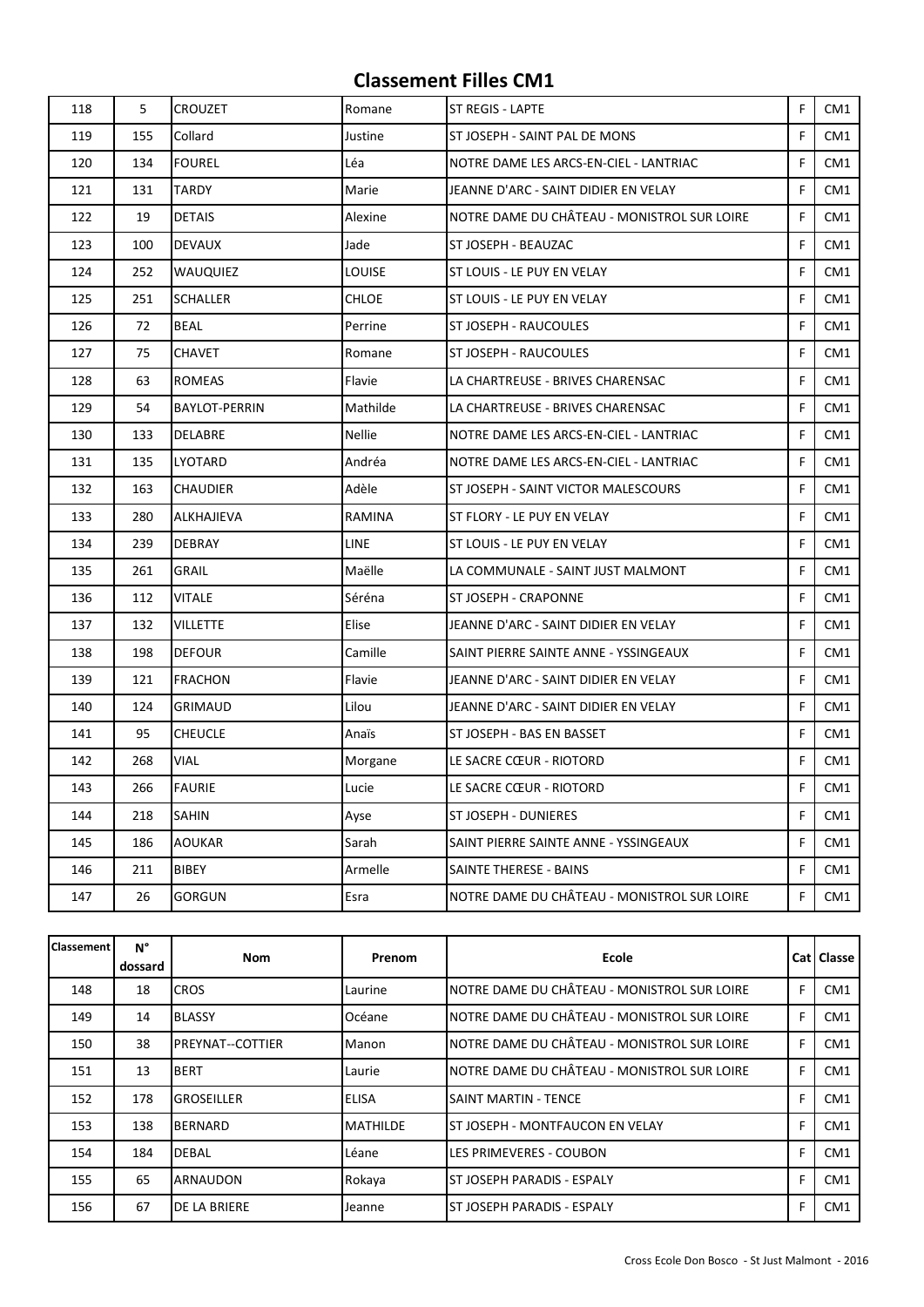| 157 | 271            | CARANDANTE            | Léa           | DON BOSCO - SAINT JUST MALMONT              | F | CM1             |
|-----|----------------|-----------------------|---------------|---------------------------------------------|---|-----------------|
| 158 | 274            | <b>DEMARS</b>         | Maëliss       | DON BOSCO - SAINT JUST MALMONT              | F | CM1             |
| 159 | 187            | <b>BAROUX</b>         | Garance       | SAINT PIERRE SAINTE ANNE - YSSINGEAUX       | F | CM1             |
| 160 | 22             | <b>FAURE</b>          | Madeline      | NOTRE DAME DU CHÂTEAU - MONISTROL SUR LOIRE | F | CM1             |
| 161 | 84             | CHAHAM                | Mariam        | STE THERESE - LE PUY EN VELAY               | F | CM1             |
| 162 | 78             | <b>MONTCHAL</b>       | Lisa          | ST JOSEPH - RAUCOULES                       | F | CM <sub>1</sub> |
| 163 | 282            | EL AIDI               | ZINEB         | ST FLORY - LE PUY EN VELAY                  | F | CM1             |
| 164 | 81             | SOUVIGNET             | Méloé         | ST JOSEPH - RAUCOULES                       | F | CM <sub>1</sub> |
| 165 | 258            | ROUSSEAU              | LOLA          | ST LOUIS - LE PUY EN VELAY                  | F | CM1             |
| 166 | 255            | FAYARD                | LOU           | ST LOUIS - LE PUY EN VELAY                  | F | CM1             |
| 167 | 245            | PAGANUZZI             | <b>MARIE</b>  | ST LOUIS - LE PUY EN VELAY                  | F | CM1             |
| 168 | 33             | MARECHAL              | Valentine     | NOTRE DAME DU CHÂTEAU - MONISTROL SUR LOIRE | F | CM1             |
| 169 | 221            | <b>BAREL</b>          | <b>MAELYS</b> | ECOLE PRIVEE MIXTE - LES VILLETTES          | F | CM1             |
| 170 | 188            | <b>BENEVILLE</b>      | Alienor       | SAINT PIERRE SAINTE ANNE - YSSINGEAUX       | F | CM1             |
| 171 | 203            | LOUIS-AMUSAN          | Auriane       | SAINT PIERRE SAINTE ANNE - YSSINGEAUX       | F | CM <sub>1</sub> |
| 172 | 276            | <b>FOURNIER</b>       | Nina          | DON BOSCO - SAINT JUST MALMONT              | F | CM <sub>1</sub> |
| 173 | 99             | <b>BRUN</b>           | Pauline       | ST JOSEPH - BEAUZAC                         | F | CM <sub>1</sub> |
| 174 | 39             | RABEYRIN              | Auzance       | NOTRE DAME DU CHÂTEAU - MONISTROL SUR LOIRE | F | CM <sub>1</sub> |
| 175 | 23             | <b>FOURNAT</b>        | Hermance      | NOTRE DAME DU CHÂTEAU - MONISTROL SUR LOIRE | F | CM1             |
| 176 | 214            | <b>FAYARD</b>         | Mathilde      | ST JOSEPH - DUNIERES                        | F | CM1             |
| 177 | 216            | <b>MOUNIER</b>        | Romane        | ST JOSEPH - DUNIERES                        | F | CM1             |
| 178 | 215            | <b>GUILLOT</b>        | Mathilde      | ST JOSEPH - DUNIERES                        | F | CM <sub>1</sub> |
| 179 | 257            | LOUCHART              | AGATHE        | ST LOUIS - LE PUY EN VELAY                  | F | CM <sub>1</sub> |
| 180 | 103            | RICHARD               | Victorine     | ST JOSEPH - BEAUZAC                         | F | CM1             |
| 181 | 116            | ARRIGONI              | Romane        | JEANNE D'ARC - SAINT DIDIER EN VELAY        | F | CM1             |
| 182 | 12             | <b>BARLET</b>         | Louane        | NOTRE DAME DU CHÂTEAU - MONISTROL SUR LOIRE | F | CM1             |
| 183 | 40             | SABOT                 | Emma          | NOTRE DAME DU CHÂTEAU - MONISTROL SUR LOIRE | F | CM1             |
| 184 | 35             | PERROT                | Juliette      | NOTRE DAME DU CHÂTEAU - MONISTROL SUR LOIRE | F | CM1             |
| 185 | 37             | PEYRARD               | Magdelone     | NOTRE DAME DU CHÂTEAU - MONISTROL SUR LOIRE | F | CM1             |
| 186 | $\overline{2}$ | <b>BRZEZICKI</b>      | Laonie        | <b>ST REGIS - LAPTE</b>                     | F | CM1             |
| 187 | 7              | <b>MAURY</b>          | Solène        | ST REGIS - LAPTE                            | F | CM1             |
| 188 | 174            | <b>CONTE FREVILLE</b> | SALOMÉ        | <b>SAINT MARTIN - TENCE</b>                 | F | CM1             |
| 189 | 88             | ARENDS                | <b>CLARA</b>  | ST JOSEPH - VERGEZAC                        | F | CM1             |
| 190 | 85             | CHAMBON               | Alizée        | STE THERESE - LE PUY EN VELAY               | F | CM1             |
| 191 | 230            | Brunon                | Inès          | ST DOMINIQUE - LE MONASTIER SUR GAZEILLE    | F | CM1             |
| 192 | 232            | Valette               | Capucine      | ST DOMINIQUE - LE MONASTIER SUR GAZEILLE    | F | CM1             |
| 193 | 189            | <b>BERTRAND</b>       | Charlotte     | SAINT PIERRE SAINTE ANNE - YSSINGEAUX       | F | CM1             |
| 194 | 24             | <b>FREITAS</b>        | Pauline       | NOTRE DAME DU CHÂTEAU - MONISTROL SUR LOIRE | F | CM1             |
| 195 | 15             | <b>BONNEVIALLE</b>    | Lilou         | NOTRE DAME DU CHÂTEAU - MONISTROL SUR LOIRE | F | CM1             |
| 196 | 275            | <b>DUBOEUF</b>        | Mathilde      | DON BOSCO - SAINT JUST MALMONT              | F | CM1             |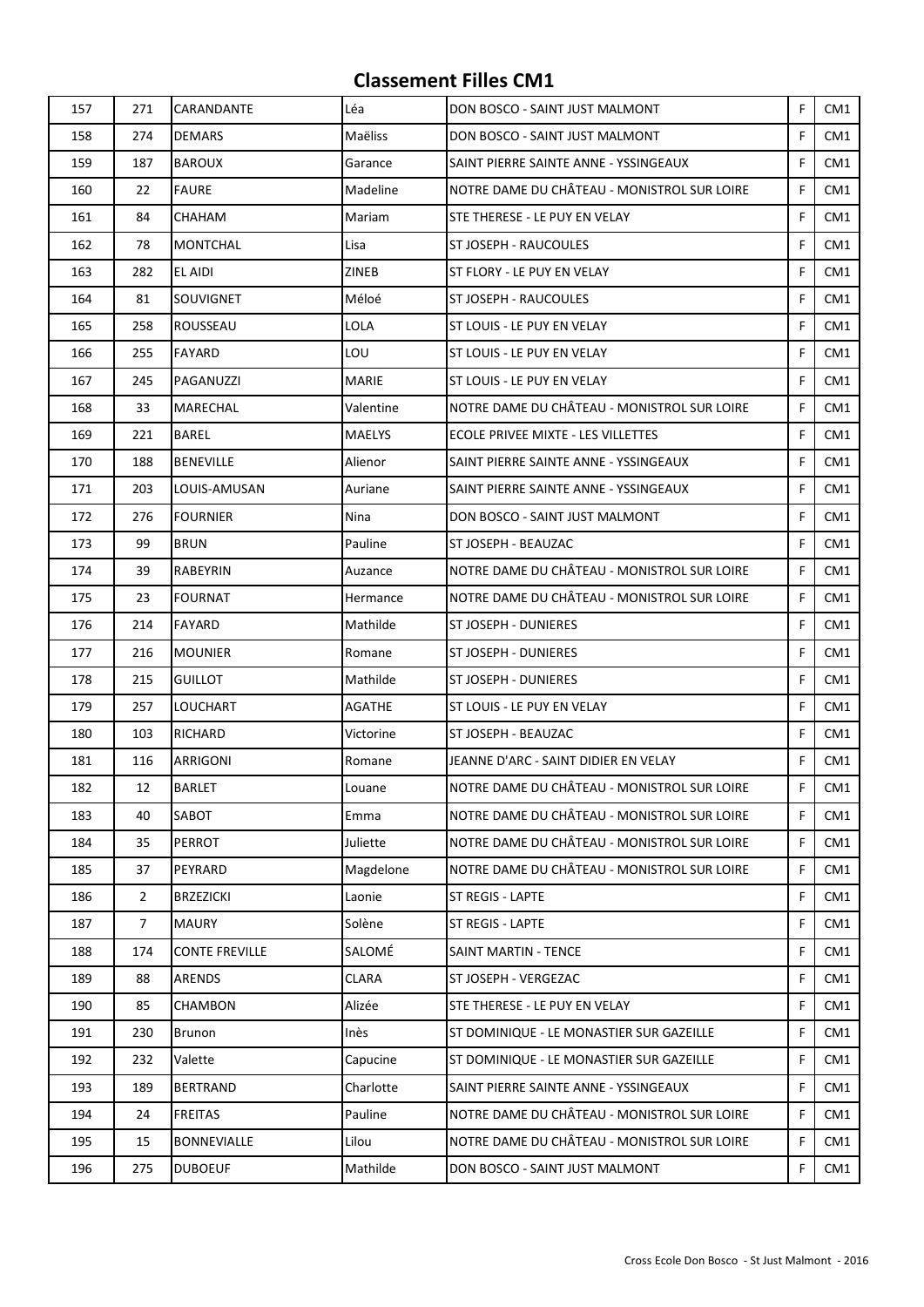| Classement | N°<br>dossard | Nom               | Prenom          | <b>Ecole</b>                                |    | Cat   Classe    |
|------------|---------------|-------------------|-----------------|---------------------------------------------|----|-----------------|
| 197        | 210           | <b>VIGOUROUX</b>  | Cloée           | <b>SAINTE THERESE - BAINS</b>               | F  | CM1             |
| 198        | 209           | SOUCHE            | Emilie          | SAINTE THERESE - BAINS                      | F  | CM <sub>1</sub> |
| 199        | 16            | <b>BOUDET</b>     | Léane           | NOTRE DAME DU CHÂTEAU - MONISTROL SUR LOIRE | F  | CM1             |
| 200        | 170           | <b>MIRAMAND</b>   | LOLA            | SACRE CŒUR - SAINT MAURICE DE LIGNON        | F  | CM <sub>1</sub> |
| 201        | 249           | <b>RACINE</b>     | ALBANE          | ST LOUIS - LE PUY EN VELAY                  | F  | CM1             |
| 202        | 98            | <b>BONNARD</b>    | Pauline         | ST JOSEPH - BEAUZAC                         | F  | CM <sub>1</sub> |
| 203        | 205           | <b>MERCIER</b>    | Tiphaine        | SAINT PIERRE SAINTE ANNE - YSSINGEAUX       | F  | CM1             |
| 204        | 43            | <b>TAYLOR</b>     | Esther          | NOTRE DAME DU CHÂTEAU - MONISTROL SUR LOIRE | F  | CM <sub>1</sub> |
| 205        | 34            | <b>NUTI</b>       | Mélia           | NOTRE DAME DU CHÂTEAU - MONISTROL SUR LOIRE | F. | CM <sub>1</sub> |
| 206        | 108           | <b>GUIONNET</b>   | Pauline         | ST JOSEPH - CRAPONNE                        | F  | CM1             |
| 207        | 110           | <b>OUDIN</b>      | Emeline         | <b>ST JOSEPH - CRAPONNE</b>                 | F  | CM1             |
| 208        | 196           | <b>CUOQ</b>       | Maëlys          | SAINT PIERRE SAINTE ANNE - YSSINGEAUX       | F  | CM1             |
| 209        | 191           | <b>CELLE</b>      | Mallorie        | SAINT PIERRE SAINTE ANNE - YSSINGEAUX       | F  | CM1             |
| 210        | 194           | <b>CHEZE</b>      | Clara           | SAINT PIERRE SAINTE ANNE - YSSINGEAUX       | F  | CM1             |
| 211        | 190           | <b>BOIRON</b>     | Léa             | SAINT PIERRE SAINTE ANNE - YSSINGEAUX       | F  | CM1             |
| 212        | 238           | <b>BUTTAUD</b>    | <b>MATHILDE</b> | ST LOUIS - LE PUY EN VELAY                  | F  | CM <sub>1</sub> |
| 213        | 244           | <b>MAKRAN</b>     | <b>AMINA</b>    | ST LOUIS - LE PUY EN VELAY                  | F  | CM1             |
| 214        | 222           | <b>BERTHOIS</b>   | <b>PERRINE</b>  | ECOLE PRIVEE MIXTE - LES VILLETTES          | F  | CM1             |
| 215        | 226           | JASSERAND         | NELLY           | ECOLE PRIVEE MIXTE - LES VILLETTES          | F  | CM1             |
| 216        | 224           | <b>FOURNEYRON</b> | <b>CORALIE</b>  | ECOLE PRIVEE MIXTE - LES VILLETTES          | F  | CM1             |
| 217        | 48            | <b>FOURNIER</b>   | Lucie           | LA PRESENTATION - SAUGUES                   | F  | CM1             |
| 218        | 179           | PATOUILLARD       | LUCIE           | SAINT MARTIN - TENCE                        | F  | CM <sub>1</sub> |
| 219        | 82            | SOUVIGNHEC        | Prêle           | ST JOSEPH - RAUCOULES                       | F  | CM1             |
| 220        | 117           | <b>BRUN</b>       | Mélina          | JEANNE D'ARC - SAINT DIDIER EN VELAY        | F  | CM1             |
| 221        | 202           | <b>GRANGIS</b>    | Axelle          | SAINT PIERRE SAINTE ANNE - YSSINGEAUX       | F  | CM1             |
| 222        | 156           | Meyer             | Chloé           | ST JOSEPH - SAINT PAL DE MONS               | F  | CM1             |
| 223        | 90            | SILBERMAN         | Marie           | ST JOSEPH - BAS EN BASSET                   | F  | CM1             |
| 224        | 70            | <b>LONJON</b>     | Manoa           | ST JOSEPH PARADIS - ESPALY                  | F  | CM1             |
| 225        | 106           | <b>BADEL</b>      | Wendy           | ST JOSEPH - CRAPONNE                        | F  | CM1             |
| 226        | 113           | COUTAREL          | LILOU           | ST JOSEPH - SAINT PAULIEN                   | F  | CM1             |
| 227        | 109           | MANIVIT           | Zoé             | <b>ST JOSEPH - CRAPONNE</b>                 | F  | CM1             |
| 228        | 107           | <b>GUERRIER</b>   | Noémie          | <b>ST JOSEPH - CRAPONNE</b>                 | F  | CM1             |
| 229        | 220           | SOULAS            | Adeline         | ST JOSEPH - LA SEAUVE SUR SEMENE            | F  | CM1             |
| 230        | 83            | <b>TOULOTTE</b>   | Sidonie         | ST JOSEPH - RAUCOULES                       | F  | CM1             |
| 231        | 68            | GRANGEON          | Soline          | ST JOSEPH PARADIS - ESPALY                  | F  | CM1             |
| 232        | 69            | <b>ISSARTEL</b>   | Tina            | ST JOSEPH PARADIS - ESPALY                  | F  | CM1             |
| 233        | 175           | <b>FILLIT</b>     | MÉLINE          | <b>SAINT MARTIN - TENCE</b>                 | F  | CM1             |
| 234        | 277           | <b>MOINE</b>      | Lucie           | DON BOSCO - SAINT JUST MALMONT              | F  | CM1             |
| 235        | 177           | FRAIZ             | <b>VICTOIRE</b> | <b>SAINT MARTIN - TENCE</b>                 | F  | CM1             |
| 236        | 183           | SAGNOL            | VALENTINE       | SAINT MARTIN - TENCE                        | F  | CM1             |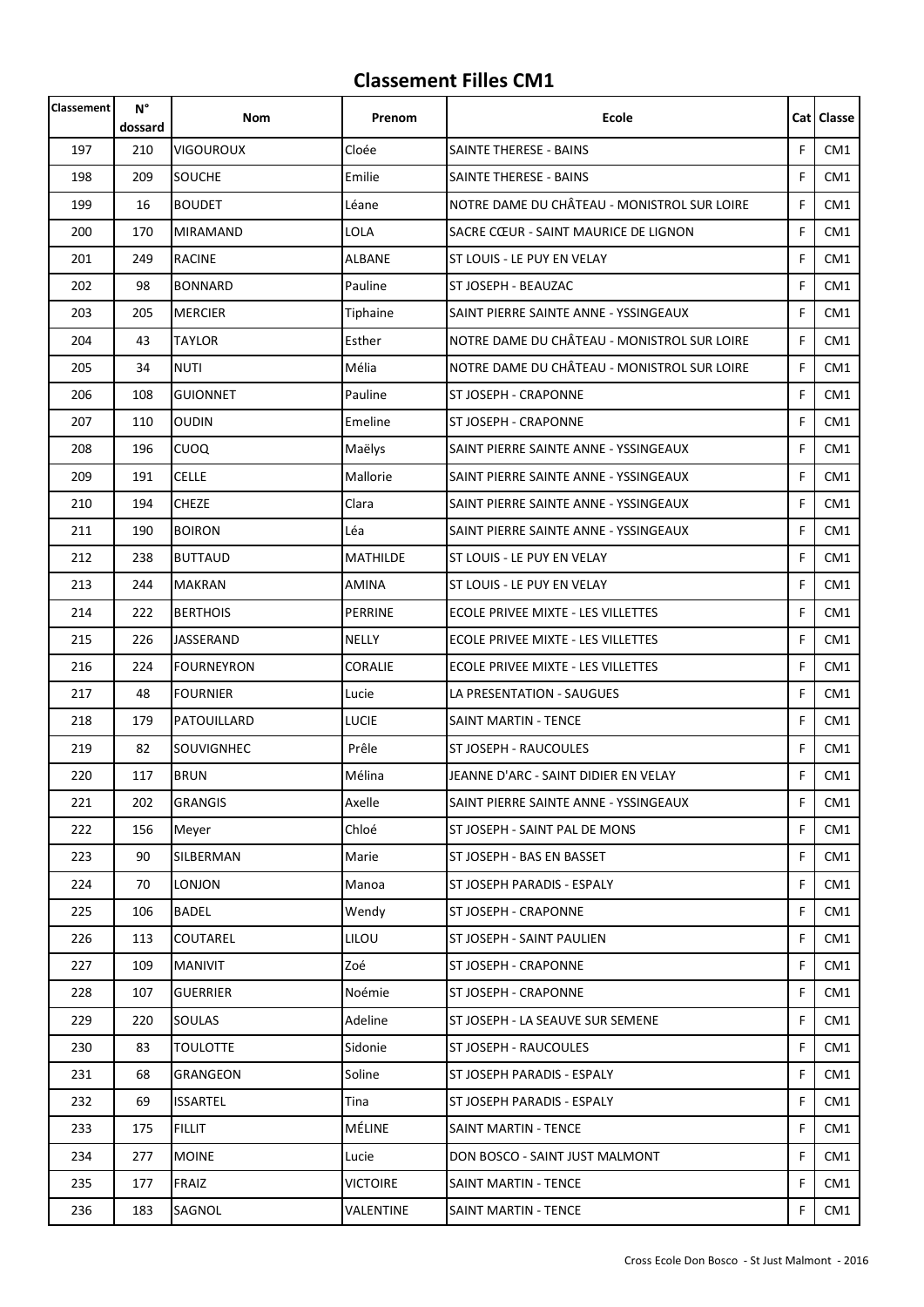| 237 | 180 | <b>POCHELON</b>   | AGATHE      | <b>SAINT MARTIN - TENCE</b>                 | F | CM <sub>1</sub> |
|-----|-----|-------------------|-------------|---------------------------------------------|---|-----------------|
| 238 | 182 | <b>REY</b>        | EGLANTINE   | <b>SAINT MARTIN - TENCE</b>                 | F | CM <sub>1</sub> |
| 239 | 20  | EYMARD            | Julie       | NOTRE DAME DU CHÂTEAU - MONISTROL SUR LOIRE | F | CM <sub>1</sub> |
| 240 | 32  | <b>MAISONNIAL</b> | Amélie      | NOTRE DAME DU CHÂTEAU - MONISTROL SUR LOIRE | F | CM <sub>1</sub> |
| 241 | 283 | EL HADAD          | <b>NORA</b> | <b>ST FLORY - LE PUY EN VELAY</b>           |   | CM <sub>1</sub> |
| 242 | 96  | <b>GUERIN</b>     | Lily-Rose   | <b>ST JOSEPH - BAS EN BASSET</b>            | F | CM <sub>1</sub> |
| 243 | 265 | <b>GRAIL</b>      | Margot      | LE SACRE CŒUR - RIOTORD                     |   | CM <sub>1</sub> |
| 244 | 267 | <b>TOURON</b>     | Mélanie     | LE SACRE CŒUR - RIOTORD                     | F | CM <sub>1</sub> |
| 245 | 27  | <b>GUIMET</b>     | Garance     | NOTRE DAME DU CHÂTEAU - MONISTROL SUR LOIRE | F | CM <sub>1</sub> |

| <b>Classement</b> | $\mathsf{N}^\circ$<br>dossard | <b>Nom</b>      | Prenom         | <b>Ecole</b>                                |    | Cat Classe |
|-------------------|-------------------------------|-----------------|----------------|---------------------------------------------|----|------------|
| 246               | 42                            | SOYUT           | Zeynep         | NOTRE DAME DU CHÂTEAU - MONISTROL SUR LOIRE | F. | CM1        |
| 247               | 87                            | SARAIVA         | Diana          | STE THERESE - LE PUY EN VELAY               | F  | CM1        |
| 248               | 285                           | <b>VIANNENC</b> | <b>JADE</b>    | ST FLORY - LE PUY EN VELAY                  | F. | CM1        |
| 249               | 126                           | <b>JOURDANA</b> | Margot         | JEANNE D'ARC - SAINT DIDIER EN VELAY        | F. | CM1        |
| 250               | 123                           | GOUNON          | Angèle         | JEANNE D'ARC - SAINT DIDIER EN VELAY        | F  | CM1        |
| 251               | 122                           | FRAISSE         | Laureen        | JEANNE D'ARC - SAINT DIDIER EN VELAY        | F  | CM1        |
| 252               | 195                           | <b>CONVERS</b>  | Noëmie         | SAINT PIERRE SAINTE ANNE - YSSINGEAUX       | F  | CM1        |
| 253               | 207                           | <b>ROUDON</b>   | Morgane        | SAINT PIERRE SAINTE ANNE - YSSINGEAUX       | F  | CM1        |
| 254               | 59                            | FREJAVILLE      | Clara          | LA CHARTREUSE - BRIVES CHARENSAC            | F  | CM1        |
| 255               | 129                           | <b>RANCON</b>   | Camille        | JEANNE D'ARC - SAINT DIDIER EN VELAY        | F  | CM1        |
| 256               | 62                            | <b>REYMOND</b>  | Sibel          | LA CHARTREUSE - BRIVES CHARENSAC            | F  | CM1        |
| 257               | 269                           | <b>VIAL</b>     | Agathe         | LE SACRE CŒUR - RIOTORD                     | F  | CM1        |
| 258               | 64                            | <b>AGRAIN</b>   | Justine        | ST JOSEPH PARADIS - ESPALY                  | F  | CM1        |
| 259               | 172                           | <b>BEAL</b>     | MEI-LI         | <b>SAINT MARTIN - TENCE</b>                 | F  | CM1        |
| 260               | 185                           | <b>ROIRON</b>   | Alizée         | LES PRIMEVERES - COUBON                     | F  | CM1        |
| 261               | 94                            | <b>BRUNIER</b>  | Mathilde       | ST JOSEPH - BAS EN BASSET                   | F. | CM1        |
| 262               | 114                           | <b>JAROUSSE</b> | <b>THYLANE</b> | ST JOSEPH - SAINT PAULIEN                   | F  | CM1        |
| 263               | 6                             | GAILLARD        | Jenifer        | ST REGIS - LAPTE                            | F  | CM1        |
| 264               |                               |                 |                |                                             |    |            |
| 265               |                               |                 |                |                                             |    |            |